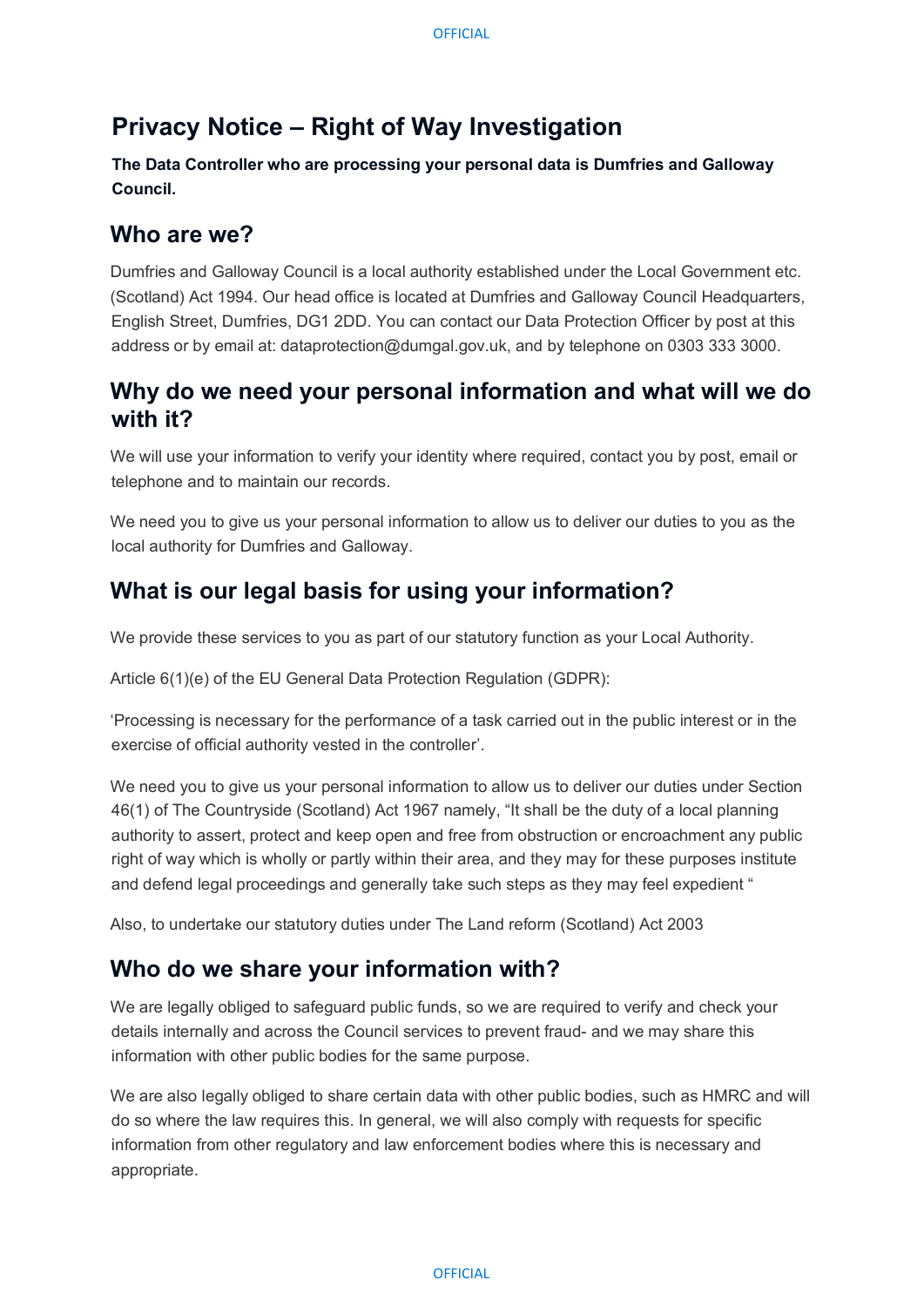Your information is also analysed internally to help us improve our services.

Information is also shared across Council services.

Almost all Council data is held within the UK. Any overseas data transfers require additional internal approvals. If we need to transfer your personal information overseas in relation to an activity, this will be explained in a specific privacy statement relating to that function along with a description of the protective measures we have in place to keep it secure.

#### **How long do we keep your information for?**

We only keep your personal information for the minimum of time necessary. Sometimes this time is set out in the law, but in most cases, it is based on our business need. We maintain a records retention schedule which sets out how long we hold different types of information for.

#### **What are your rights under data protection law?**

**Access to information** - you have the right to request a copy of the personal information that we hold about you.

**Correcting your information** - we want to make sure that your personal information is accurate, complete and up to date. Therefore, you may ask us to correct any personal information about you that you believe does not meet these standards.

**Deleting your information** - you have the right to ask us to delete personal information about you where:

- 1. You think that we no longer need to hold the information
- 2. We are using that information with your consent and that you have withdrawn your consent
- 3. how we may use your information' below
- 4. Our use of your personal information is contrary to law or our other legal obligations **Objecting to how we may use your information** - you have the right at any time to tell us to stop using your personal information for direct marketing purposes.

**Restricting how we may use your information - in some cases, you may ask us to restrict how** we use your personal information. This right might apply, for example, where we are checking the accuracy of personal information that we hold about you or we are assessing the objection you have made to our use of information. This right might also apply if we no longer have a basis for using your personal information- but you don't want us to delete the data. Where this right is realistically applied will mean that we may only use relevant personal information with your consent, for legal claims or where there are other public interest grounds to do so.

**Withdrawing consent to use your information** - where we use personal information with your consent, you may withdraw that consent at any time, and we will stop using your personal information for that purpose(s) for which consent was given.

Please contact the Data Protection Officer if you wish to carry out any of these rights.

We may use automated decision-making processes but very little use of profiling. Where these techniques are used, this will be explained in the specific privacy statements relating to those functions, together with a description of the reason involved in any automated decision making.